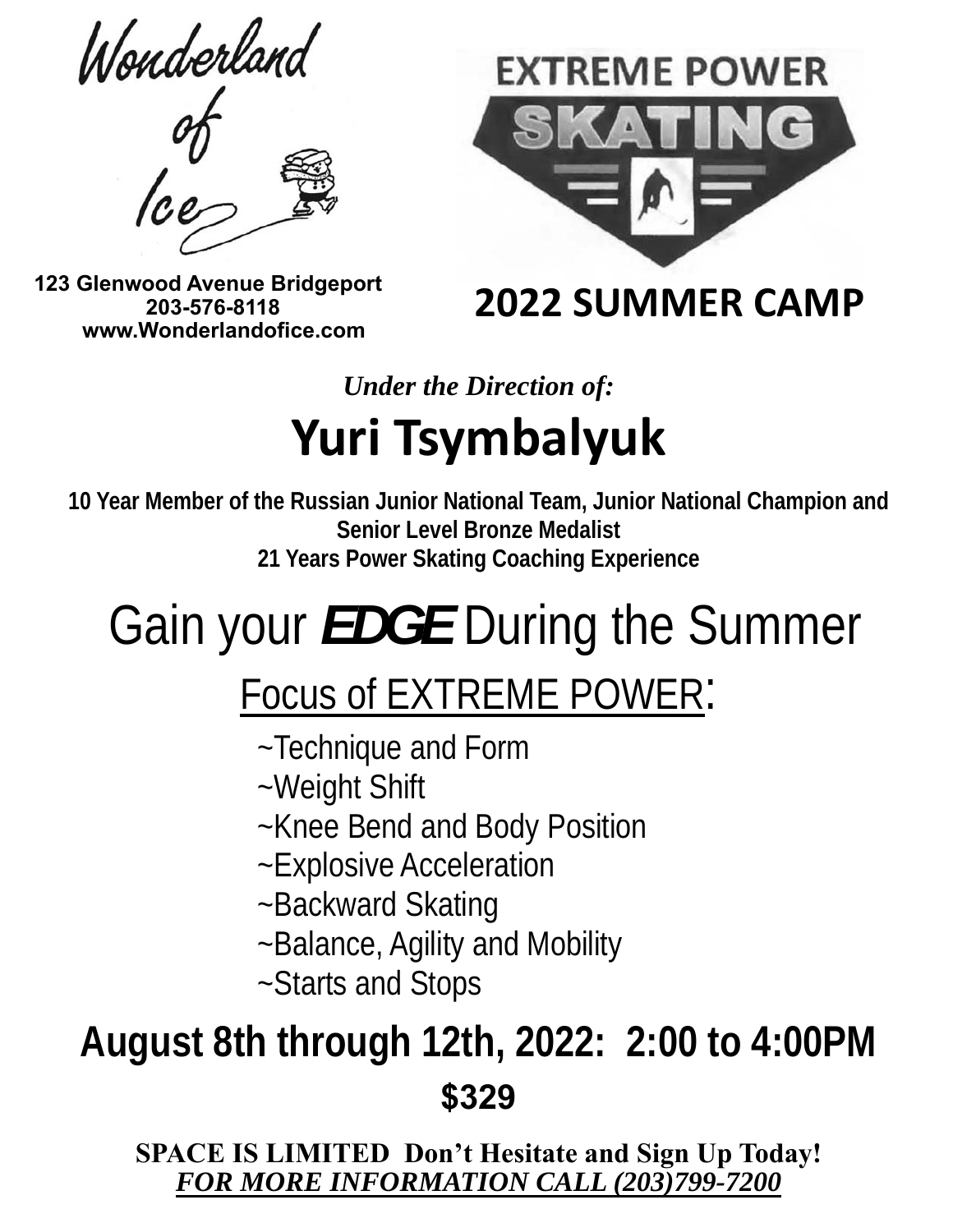### *Wonderland of Ice* **Extreme Power** Summer 2022 **Hockey Skills Camp**

## **NAME**

**ADDRESS** 

**PHONE** DATE OF BIRTH

**EMERGENCY NAME & PHONE** 

**EMAIL ADDRESS** 

**PARENT'S NAMES** 

#### **TOTAL COST \$329**

**\*ALL ACCOUNTS MUST BE PAID IN FULL WITH APPLICATION** 

**PLEASE MAKE CHECK PAYABLE AND MAIL TO: WONDERLAND OF ICE 43 WOODSIDE DRIVE ORANGE, CT 06477** 

**(203) 576-8118** 

#### **RELEASE MUST BE SIGNED, OVER PLEASE**